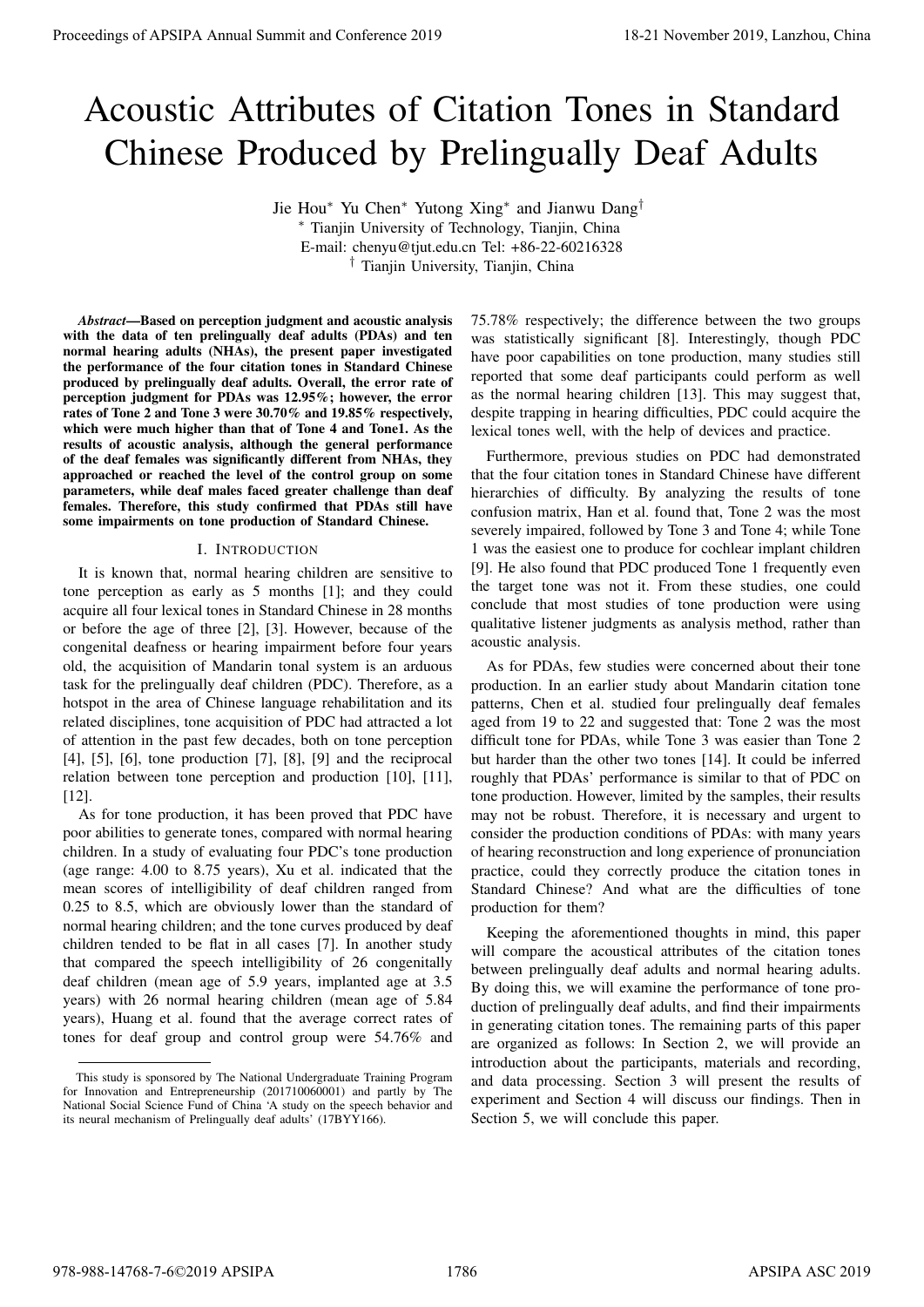## II. EXPERIMENT

## *A. Participants*

Ten participants (5 males and 5 females), aged from 19 to 22, were recruited from Technical College for the deaf, Tianjin University of Technology. They are all prelingually deaf people who lost their hearings in born (n=4, 2 males) or before four years old (n=6, 3 males). All of them had hearing aids or received cochlear implantations at the time of data recording. And all of them speak Standard Chinese as their first oral language.

As for the control group, 10 age-matched normal hearing adults (5 males and 5 females) were recruited from Tianjin University of Technology. They are speaking Standard Chinese as their oral language. Besides, all of them have no historical hearing diseases or speech disorders.

## *B. Materials and Recording*

The materials for recording were selected from the Mandarin Speech Test Materials (MSTMs) which contained 350 mono-syllabic words, 400 bi-syllabic words, 150 sentences and one long passage [15]. The current study used the monosyllabic word list and had balanced the number of words with the tones. So the wordlist employed in this study consisted of 281 tokens: they were 71 tokens for Tone 1, 70 tokens for Tone 2, 72 tokens for Tone 3 and 68 tokens for Tone 4.

A recording system was developed by Matlab 12.0b for presenting wordlist and recoding data. Participants were guided to access this recording system in a speech lab to record their speech production. After the data recording, each item was stored as an individual audio file in .wav format (mono soundtrack, 16 KHz, 32-bit resolution).

## *C. Data Processing*

Several steps were adopted to process the collected speech recording:

First, the recording of deaf participants was perceptually judged by two well-trained Chinese linguistics students separately for the accuracy of tone production. They were required to judge whether the tone of each token was 'right' or 'wrong'; for the 'wrong' cases, they were asked to point out the error types as follows: Tone 1 was produced as Tone 2, Tone 3, Tone 4 or Tone X (atypical tone); Tone 2 was produced as Tone 1, Tone 3, Tone 4 or Tone X; Tone 3 was produced as Tone 1, Tone 2, Tone 4 or Tone X; and Tone 4 was produced as Tone 1, Tone 2, Tone 3 or Tone X. The wrong tokens were not be used for further analysis.

Second, the remaining data were imported into Praat for acoustic analysis. The F0 values of each token were extracted from 11 equal time interval points, from  $F0<sub>1</sub>$  to  $F0<sub>11</sub>$ . Then three acoustic parameters were obtained in this study:

- $F0_1$ : Fundamental frequency of the first point on the tone contour
- \* F0-Difference: F0 range, is obtained by calculating the difference of fundamental frequencies between the first point and the last point  $(F0<sub>1</sub> - F0<sub>11</sub>)$

\* Duration: Time length between  $F0_1$  and  $F0_{11}$ 

F0-Difference can show the tendency of F0 change, which is important for tones. Tone 1 is a high-level tone, so the F0- Difference is very small. Tone 2 is a middle-rising tone and its value is negative and large. Tone 4 is a high-falling tone and the value is positive and large. As for Tone 3, although it is labelled as a falling-rising tone, its rising is not such dramatic as Tone 2, and it is not the critical distinctive feature for Tone 3 [16]. Namely, the F0-Difference of Tone 3 may be negative, and its value is relatively small. Together with  $F0<sub>1</sub>$ and Duration, the three parameters in this study are effective in describing tonal properties and differentiating the four tones in Standard Chinese. Proceedings of APSIPA Annual Summit at China 2019, The British Annual Summit and Conference 2019, Lanzhou, China 2019, Lanzhou, China 2019, Lanzhou, China 2019, Lanzhou, China 2019, Lanzhou, China 2019, Lanzhou, China 201

At last, *z-scores* of the three parameters were calculated for normalization and comparison purposes. And all of the parameters  $(Z-F0<sub>1</sub>, Z-Difference and Z-Duration)$  were entered in SPSS for statistical analysis.

## III. RESULTS

## *A. Perception Judgment*

The tone confusion matrix is displayed by Table 1. Overall, there are 340 counts in 2626 (12.95%) which are classified as errors. In detail, they are 199 of Tone 2, 130 of Tone 3 and 11 of Tone 4. That is to say, except for the case of Tone 1, the error rates of Tone 2, Tone 3 and Tone 4 are 30.70%, 19.85%, 1.73% separately. Therefore, the order of error rates of the four lexical tones in Standard Chinese is  $T2 > T3 > T4$ > T1 for prelingually deaf adults.

## *B. Acoustic Analysis*

## *Descriptive Analysis*

Table II shows the differences of the acoustical attributes among the four participant groups. Taking Tone 1 as example, the  $F0_1$  and F0-Difference of DFs are 10.07 Hz and 7.7 Hz lower than that of NFs respectively, while the  $F0<sub>1</sub>$  and F0-Difference of DMs are much higher than that of NMs (48.13Hz of  $F0_1$ ; 24.47 Hz of F0-Difference); the average Duration of DFs is 28.74 ms longer than that of NFs, while the average Duration of DMs is similar to that of NMs.

#### *MANOVA Analysis*

A series of ANOVAs with the *z-scores* data indicated that the differences between DFs and NFs, DMs and NMs, DFs and DMs were reserved, while the differences between NFs and NMs were neutralized. Therefore, the *z-score* data of normal

TABLE I TONE CONFUSION MATRIX OF TONE PRODUCTION OF THE PRELINGUALLY DEAF ADULTS (PDAS)

| Target            |       | Responses         |       |       |       |  |  |  |  |  |
|-------------------|-------|-------------------|-------|-------|-------|--|--|--|--|--|
|                   | Tone1 | Tone <sub>2</sub> | Tone3 | Tone4 | ToneX |  |  |  |  |  |
| Tone1             | 686   |                   | 0     |       |       |  |  |  |  |  |
| Tone <sub>2</sub> | 22    | 449               | 138   |       | 32    |  |  |  |  |  |
| Tone <sub>3</sub> |       | 56                | 525   | 3     | 64    |  |  |  |  |  |
| Tone4             |       |                   | っ     | 626   |       |  |  |  |  |  |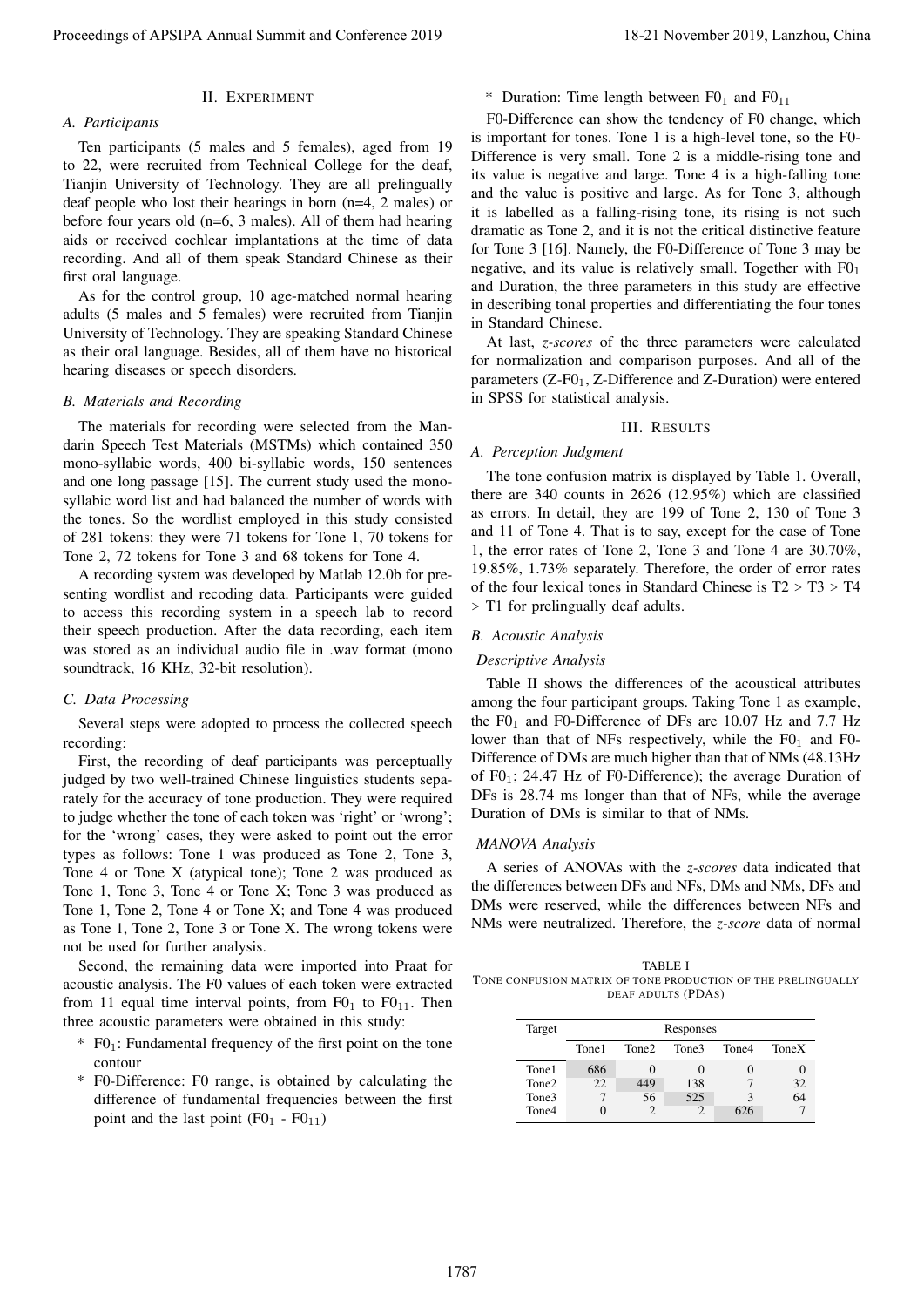TABLE II DESCRIPTIVE STATISTICS ON DIFFERENT TONES AND DIFFERENT PARAMETERS

|                                                                                                                                                                                                                                                                                                                                                                                                                                                                                                                                                                                                                                                                                            |       |                                                          |                                        |                                                      | TABLE II                               | DESCRIPTIVE STATISTICS ON DIFFERENT TONES AND DIFFERENT PARAMETERS |                                           |                                  |                                        |                                  |                                                                                                                                                                                                                                                                                                                                                                                                                                                                                                                                                                                                                                                                                                      |
|--------------------------------------------------------------------------------------------------------------------------------------------------------------------------------------------------------------------------------------------------------------------------------------------------------------------------------------------------------------------------------------------------------------------------------------------------------------------------------------------------------------------------------------------------------------------------------------------------------------------------------------------------------------------------------------------|-------|----------------------------------------------------------|----------------------------------------|------------------------------------------------------|----------------------------------------|--------------------------------------------------------------------|-------------------------------------------|----------------------------------|----------------------------------------|----------------------------------|------------------------------------------------------------------------------------------------------------------------------------------------------------------------------------------------------------------------------------------------------------------------------------------------------------------------------------------------------------------------------------------------------------------------------------------------------------------------------------------------------------------------------------------------------------------------------------------------------------------------------------------------------------------------------------------------------|
|                                                                                                                                                                                                                                                                                                                                                                                                                                                                                                                                                                                                                                                                                            |       |                                                          | DFs                                    |                                                      | DMs                                    |                                                                    | <b>NFs</b>                                |                                  | <b>NMs</b>                             |                                  |                                                                                                                                                                                                                                                                                                                                                                                                                                                                                                                                                                                                                                                                                                      |
|                                                                                                                                                                                                                                                                                                                                                                                                                                                                                                                                                                                                                                                                                            | Tone1 | F0 <sub>1</sub><br>F0-Difference                         | <b>MEAN</b><br>272.68<br>$-9.12$       | SD<br>49.24<br>28.90                                 | <b>MEAN</b><br>200.21<br>24.15         | SD<br>38.29<br>22.70                                               | <b>MEAN</b><br>282.75<br>$-1.42$          | SD<br>31.50<br>13.59             | <b>MEAN</b><br>152.08<br>$-0.32$       | SD<br>17.82<br>7.98              |                                                                                                                                                                                                                                                                                                                                                                                                                                                                                                                                                                                                                                                                                                      |
|                                                                                                                                                                                                                                                                                                                                                                                                                                                                                                                                                                                                                                                                                            | Tone2 | Duration<br>F0 <sub>1</sub><br>F0-Difference<br>Duration | 344.64<br>212.52<br>$-72.94$<br>351.60 | 122.96<br>28.27<br>25.94<br>120.04                   | 330.67<br>152.26<br>$-37.86$<br>274.56 | 87.16<br>21.21<br>29.99<br>49.43                                   | 315.90<br>212.35<br>$-70.63$<br>321.15    | 57.21<br>20.19<br>24.41<br>46.89 | 334.17<br>118.86<br>$-47.58$<br>308.50 | 71.09<br>15.26<br>14.54<br>75.20 |                                                                                                                                                                                                                                                                                                                                                                                                                                                                                                                                                                                                                                                                                                      |
|                                                                                                                                                                                                                                                                                                                                                                                                                                                                                                                                                                                                                                                                                            | Tone3 | F0 <sub>1</sub><br>F0-Difference<br>Duration             | 219.09<br>$-9.37$<br>471.70            | 43.68<br>45.45<br>151.97                             | 164.66<br>7.79<br>354.28               | 25.04<br>21.50<br>67.06                                            | 209.47<br>$-8.71$<br>432.42               | 22.86<br>21.83<br>69.89          | 121.24<br>$-5.03$<br>409.12            | 24.22<br>20.43<br>95.67          |                                                                                                                                                                                                                                                                                                                                                                                                                                                                                                                                                                                                                                                                                                      |
|                                                                                                                                                                                                                                                                                                                                                                                                                                                                                                                                                                                                                                                                                            | Tone4 | F0 <sub>1</sub><br>F0-Difference<br>Duration             | 295.63<br>102.37<br>212.28             | 43.64<br>46.86<br>83.20                              | 225.79<br>94.89<br>222.05              | 37.81<br>41.76<br>95.20                                            | 322.93<br>142.49<br>213.45                | 45.67<br>56.68<br>70.60          | 181.84<br>79.29<br>223.31              | 25.70<br>26.70<br>70.23          |                                                                                                                                                                                                                                                                                                                                                                                                                                                                                                                                                                                                                                                                                                      |
| F0-Difference; ms for Duration                                                                                                                                                                                                                                                                                                                                                                                                                                                                                                                                                                                                                                                             |       |                                                          |                                        |                                                      |                                        |                                                                    |                                           |                                  |                                        |                                  | *DFs refers to deaf females; DMs refers to deaf males; NFs refers to normal hearing females; NMs refers to normal hearing males; Hz for F01 and                                                                                                                                                                                                                                                                                                                                                                                                                                                                                                                                                      |
| further analysis.<br>The MANOVA considered the Participant (three levels: DFs,<br>DMs and NHAs/Control) and Tone (four levels: T1, T2, T3<br>and T4) as the independent factors with the confidence level<br>of 0.001, and a series of subsequent Kruskal-Wallis tests were<br>performed to confirm the findings of MANOVA test. Results of<br>MANOVA indicated that, although the homogeneity of covari-<br>ance matrices [Box's M (5605.731), F (66, 1e+007) = 84.642,<br>$p < 0.001$ ] was significant, all the independent factors reported<br>significant multivariate effects, while Participant contributed<br>the most for the model [Partial $\eta^2$ : Participant = 0.174; Tone |       |                                                          |                                        |                                                      |                                        |                                                                    | than their female peers.                  |                                  |                                        |                                  | was no significant difference between DFs and Control (I-J<br>= 0.100, SD= 0.051, $p = 0.140$ ). Thus, except the Z-F0 <sub>1</sub> of<br>DFs, the performances of PDAs were significantly different<br>from the norms. In particular, comparing with the cases of<br>the DFs, the divergences of Z-Difference and $Z-FO1$ of DMs<br>were impressively divergent from the norms. In contrast, the<br>divergences of the Z-Duration of DMs seemed a little better<br>To explore the performance of the three groups on each<br>tone, the data was split by Tone and then reanalyzed with a                                                                                                            |
| $* * * *$                                                                                                                                                                                                                                                                                                                                                                                                                                                                                                                                                                                                                                                                                  |       | $= 0.092$ ; Participant*Tone = 0.046, Power = 1.000].    |                                        | Group                                                |                                        |                                                                    | partial $\eta^2$ < 0.001, Power = 0.003]. |                                  |                                        |                                  |                                                                                                                                                                                                                                                                                                                                                                                                                                                                                                                                                                                                                                                                                                      |
| Tests of Between-Subjects Effects indicated that, except for<br>the case of Tone for Z-Duration, significant univariate effects<br>were found on all the remaining situations.<br>Results of post hoc tests reported that, the values of Z-<br>Difference and Z-Duration were significantly different be-<br>tween each two of the three participant groups (See Fig.<br>1). For the case of $Z$ -F $01$ , as shown by Fig. 1, while DMs<br>2.01<br>1.50<br>1.00<br>0.50<br>0.01<br>$-0.50$<br>$Z-F01$                                                                                                                                                                                     |       | Z-Difference<br>Z-Duration                               |                                        | $\blacksquare$ DFs<br><b>DMs</b><br>NHA <sub>s</sub> |                                        |                                                                    | 3.0<br>***<br>2.0<br>Z-F0,<br>$-1.01$     | $**$<br>$\mathbf{1}$             | $\sqrt{2}$                             | $\mathsf 3$                      | one-way MANOVA. The results indicated that the main effects<br>of Participant on all tones' data were significant at $p < 0.001$<br>level [Partial $\eta^2$ : Tone 1 = 0.251; Tone 2 = 0.224; Tone3 =<br>0.227; Tone $4 = 0.174$ , Power = 1.000]. Moreover, significant<br>univariate main effects for Participant were obtained for almost<br>all the data of the four tones, for which the only exception was<br>Participant on T4's Z-Duration [F (2, 1290) = 0.226, $p = 0.798$ ,<br>1) $Z$ - $F0_1$ : Since there were no significant differences of Z-<br>$F01$ on T1, T2 and T4, and the difference of T3 between DFs<br>Group<br>DF <sub>s</sub><br><b>DMs</b><br><b>NHAs</b><br>$\sqrt{4}$ |
| Fig. 1. Mean <i>z-scores</i> and the significance of the differences grouped by<br>Participant at $p < 0.001$ level                                                                                                                                                                                                                                                                                                                                                                                                                                                                                                                                                                        |       |                                                          |                                        |                                                      |                                        |                                                                    |                                           |                                  | Tone<br>Fig. 2. $Z-F01$                |                                  |                                                                                                                                                                                                                                                                                                                                                                                                                                                                                                                                                                                                                                                                                                      |
|                                                                                                                                                                                                                                                                                                                                                                                                                                                                                                                                                                                                                                                                                            |       |                                                          |                                        |                                                      |                                        |                                                                    |                                           |                                  |                                        |                                  |                                                                                                                                                                                                                                                                                                                                                                                                                                                                                                                                                                                                                                                                                                      |



Fig. 1. Mean *z-scores* and the significance of the differences grouped by Participant at *p* <.001 level



Fig. 2. Z-F01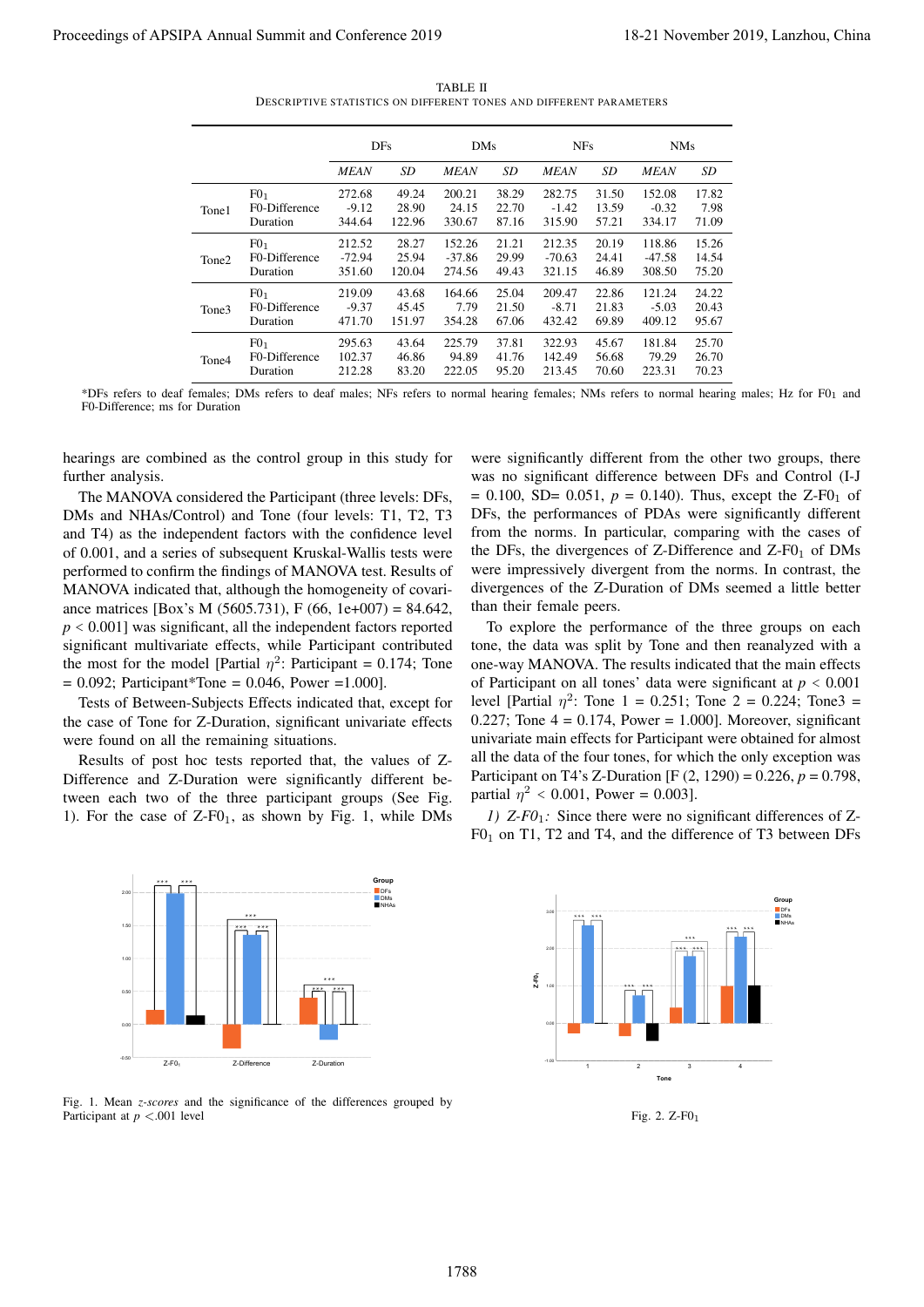

Fig. 3. Z-Difference

and control group was much smaller than that of DMs and Control, it could be safe to infer that DFs performed better than DMs in setting the starting pitch of the tones. Especially in T1, T2 and T4, DFs were approaching the level of their normal hearing counterparts.

*2) Z-Difference:* Besides the insignificant differences of Z-Difference on T2 and T3 between DFs and control group, Fig. 3 also revealed that the divergence of T1 between DFs and Control was much smaller than that of DMs and Control. Furthermore, for all four tones, the deaf groups demonstrated a unitedly reverse direction of divergences.

1 *3) Z-Duration:* For the cases of Z-Duration, as shown by Fig. 4, post hoc tests failed to report any significant differences between DMs and Control on T1, and between all comparing pairs of T4. Except for T4, the three tones left again showed a consistent tendency that the DFs' Z-Duration was positive, while the DMs' direction was negative. Thus, it seemed that the DMs tended to realize a hypo-durational tone, while the DFs liked to perform a tone with a lengthened duration.

Taking together, besides some exceptions such as the Z-Duration of T1, the divergences of DFs' data from the norms were much smaller than the DMs. Therefore, the above analysis revealed that the performance of DFs seemed better than DMs.



Fig. 4. Z-Duration

## IV. DISCUSSION

Results of the present paper indicate that DFs can't keep well control on  $F0_1$  of Tone 3, as well as F0-Difference of Tone 1 and Tone 4; except these cases, they can reach the level of participants with normal hearing on these two parameters. In contrast, DMs perform worse than DFs in this respect. Therefore, it could conclude that PDAs, especially for DMs, still have some impairments on tone production with many years of hearing reconstruction and abundant experience of hearing practice.

What is particularly noteworthy is the deaf groups' deficiency in the dimension of tonal duration. Except for Tone 4, DFs tend to produce tones with longer durations while DMs always produce tones with shorter durations for the other three tones. Although their tonal durations of Tone 1 and Tone 4 are standard, the DMs' durations of Tone 2 and Tone 3 are much shorter than that of NHAs. Therefore, one could conclude that DMs still should put extra effort on tonal duration. As for DFs, they have adopted a strategy with the overlong durations to make tones more 'recognizable' or 'full'.

Another point which is worth discussing is that why do PDAs always confuse Tone 2 and Tone 3 in production. In fact, the confusion between Tone 2 and Tone 3 is a common phenomenon in Standard Chinese. Li and Thompson proposed that the confusions between Tone 2 and Tone 3 exist persistently in the lexical tone acquisition of normal children' language development until they could accurately produce all four tones [17]. And even adults frequently misidentify Tone 3 as Tone 2 when presented with monosyllabic words in isolation [18]. Besides, the confusion of Tone 2 and Tone 3 is also found on learners who use Chinese as a second language [19]. Therefore, it is natural that PDAs share the same pattern with the above-mentioned groups in confusing Tone 2 and Tone 3. **Proceedings of APSIPA Annual Summit and Conference 2019**<br>
For the Conference 2019<br>
To the conference 2019<br>
To the Conference 2019<br>
To the Conference 2019<br>
To the Conference 2019<br>
To the Conference 2019<br>
To the Conference

Furthermore, Tone 2 and Tone 3 have some features in common: both of them have an initial declining and then a rising; and the two tones have the similar initial F0 values. Thus, just as this study shows, those similarities may make the distinction between Tone 2 and Tone 3 much harder. From the results, one could see that  $DMs'$  F0<sub>1</sub> and F0-Difference are far from the standard. DFs can master the these two attributes well, yet they can't generate the correct  $F0<sub>1</sub>$  of Tone 3. Meanwhile, both DFs and DMs can't control the Duration of Tone 2 and Tone 3 well. Therefore, to capture the distinction of Tone 2 and Tone 3 in monosyllabic words is still a tough work for PDAs.

## V. CONCLUSIONS

As a brief conclusion, this study reconfirmed that, Tone 1 was the easiest one among the four citation tones in Standard Chinese for PDAs; Tone 2 and Tone 3 were the hardest to produce and they were easily confused with each other. By analyzing the acoustic data, this study also found that PDAs still had some impairments on tone production compared with NHAs; deaf females performed better than deaf males.

In the future, we will devote to compare the tone production between participants with hearing aids and participants with